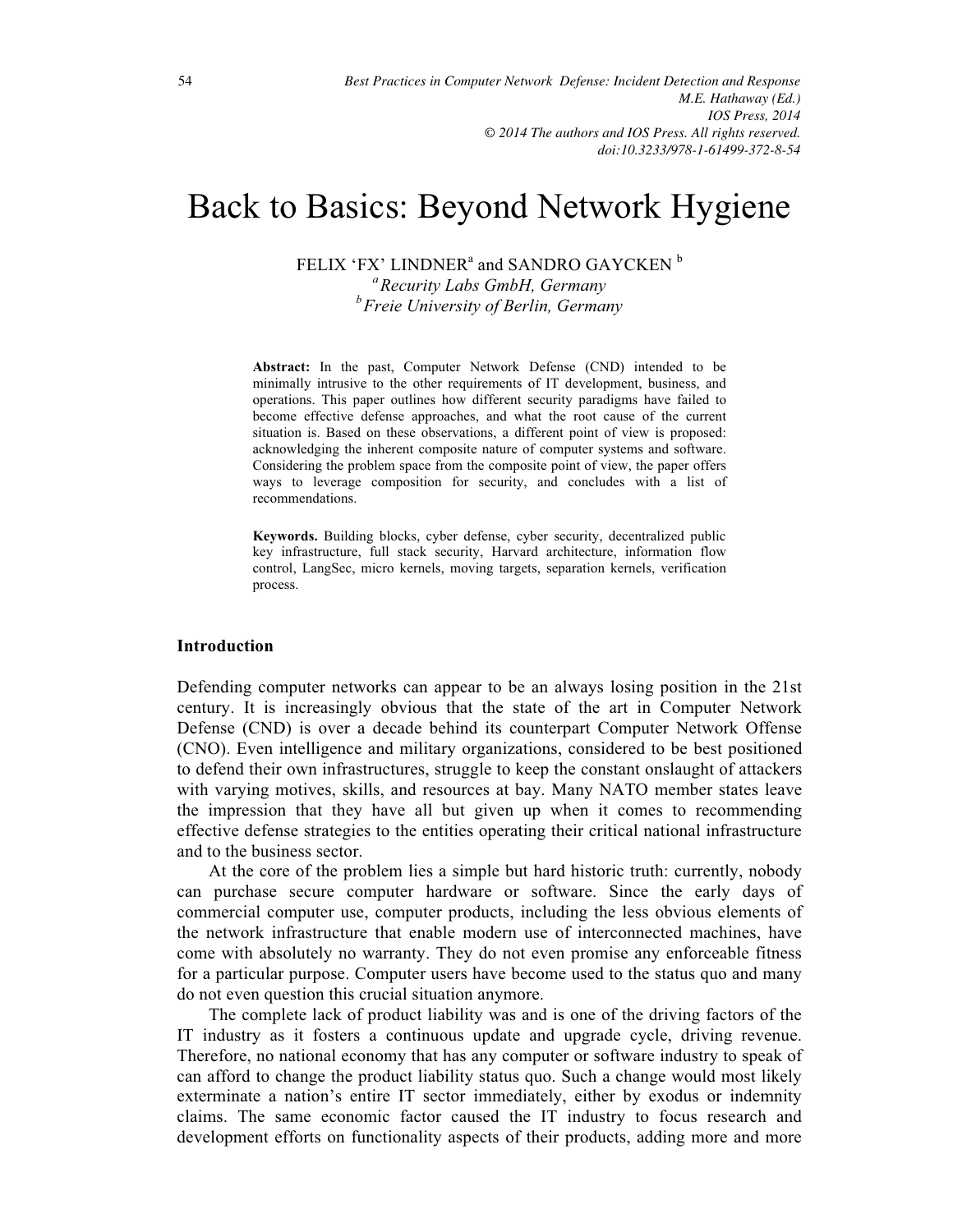features, in order to support the sales of the next version of products. Simply put, there is no incentive to build secure and robust software, so nobody does it.

Over time, we have built an IT landscape which consists of many rotten building blocks. Gerald M. Weinberg's Second Law is often quoted: 'If builders built buildings the way programmers write programs, then the first woodpecker that came along would destroy civilization.'[1] When it comes to CND, this situation is aggravated by the fact that so-called security software—the very building blocks that we try to use for our defenses—are, by far, of worse quality than anything else.[2] Statistically, not actually using it would be more secure.

This paper will explore what does and does not work in defense, and discuss how we can reduce the defense problem to a building block problem.

#### **1. Composition – Why Basics Matter Most**

Computer systems are, like many other things in engineering, constructed by composition. The same actually holds true for attacks (so-called exploits), which are composed of software flaws and incorrect functioning of pieces on the victim's side. This creates a Weird Machine[3] on the victim's system that allows the attacker to do what he wants.

From a security point of view, the composition of computer systems is a crucial feature. It reaffirms that any IT-system is, in fact, not just one system, but a heterogeneous multitude of systems, with many different facets and properties, a variety of relations and entanglements with one another, and  $-$  by now  $-$  in constant flux because of continuous updates, structural changes, addendums, and other practices. All these aspects are relevant for security. Put together, they create a formidable problem.

Unfortunately, the composition aspect was, and often still is, ignored by defense approaches. Some of the more common defense approaches will be reviewed in the following sections.

# *1.1. The Perimeter Security Paradigm*

At the end of the 20th century, computer security issues were still considered more of an organizational problem than a fundamental technical one. In hindsight, this was probably more true so a couple of decades ago, when systems were significantly less complex and their building blocks smaller. The dominating principle of UNIX was one of programs that 'do one thing, and do it right.' So the general assumption was that a competent operator of a system could also properly defend it.

The Perimeter Security Paradigm simply describes an organizational approach to limit the exposure of not-so-well administrated machines towards a potentially hostile network. With that in mind, the idea of a handful of firewalls protecting the network was born. On the 'inside,' the fragile building blocks could continue to be used (and more could be added), while the 'outside' had to be prevented from affecting them. In addition, many organizations retreated to the high ground argument that their network is not connected, and hence not exposed, to any hostile network.

This idea is, however, antithetical to the value of having networked computers in the first place. In order to reap the benefits of communication, one must be able to communicate. Accordingly, more and more interconnections were added and the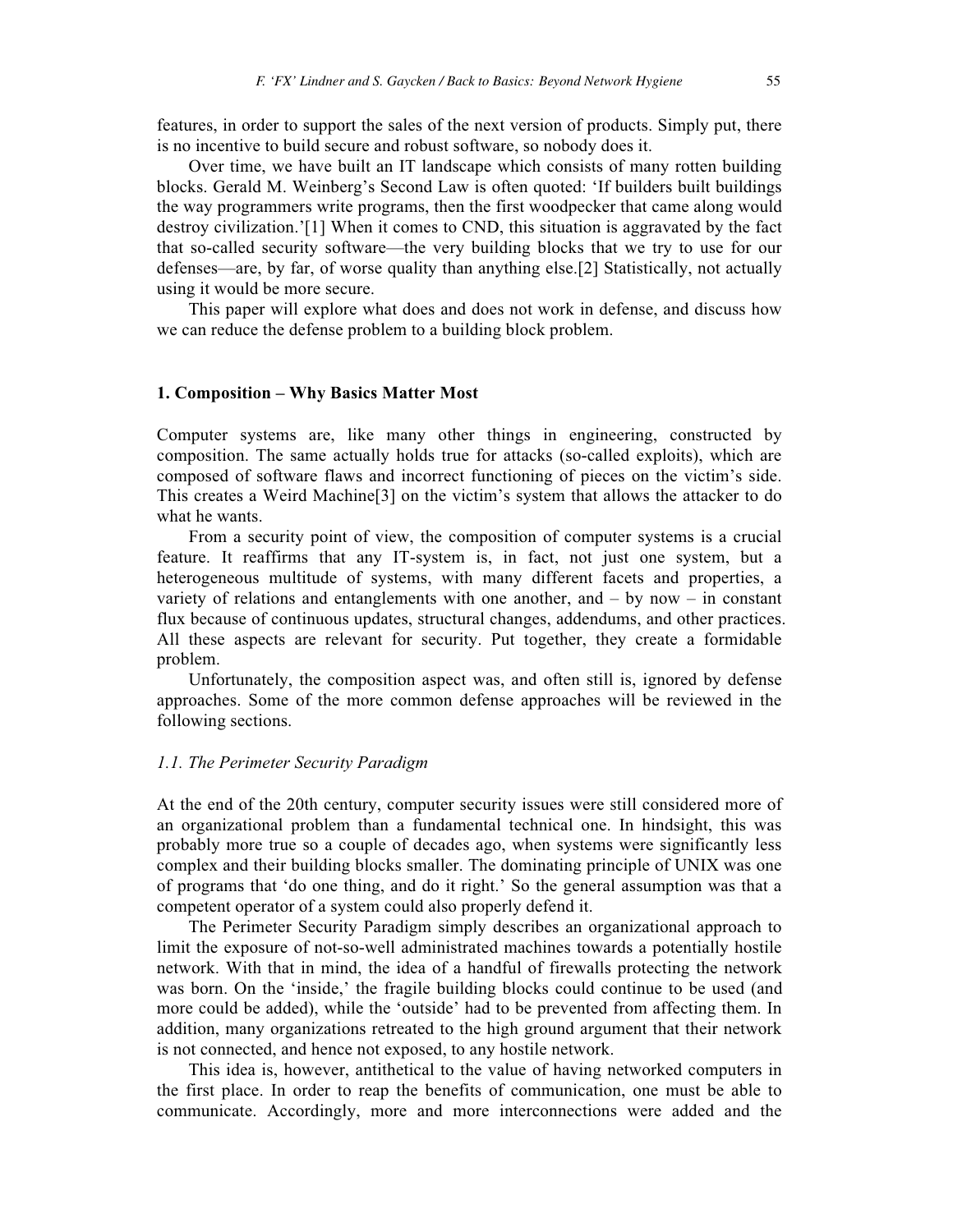perimeter simply vanished over the years. Recent trends like Bring Your Own Device (BYOD) are only the final nail in the coffin.

By now, it is clear that the Perimeter Security Paradigm has only delayed a broader recognition of just how vulnerable the building blocks are.

# *1.2. The Selected Vector Security Paradigm*

In a quite similar fashion, computer security developed other focal points at which to implement security. The guiding principle in this case was usually one of minimally invasive measures, applied *ad hoc* to a specific system along with other needs. These measures were applied in a surgical manner to only a very few places, which had been the most common vectors of attacks, so no other 'critical' specified function was disturbed.

This approach, however, is dangerously flawed from the outset. Attackers are not like natural catastrophes. They can analyze their targets for vulnerable elements. Isolating single, selected vectors only shifts them onto a different, less observed, and less protected vector.

An example is encryption. Even today lay people and encryption technology salesmen tend to think that encryption can solve everything—if simply everything could be encrypted, everything would be safe. This reasoning, again, pays little heed to the composite nature of information technology. Encryption can only protect certain content under certain conditions. It will not protect the operating system in charge of the encryption process and in charge of holding the keys. Thus, selling encryption as a critical guard at a critical gate for overall system protection is clearly mistaken, just like any other kind of protection focused on selected vectors. In a composite system, there is no critical gate: everything is a gate.

# *1.3. The Detection Paradigm*

The Detection Paradigm was the next step in defense approaches that completely ignored the composite nature of both computing environments and attacks. Under this paradigm, we subsume all approaches that try to detect attacks, be they anti-virus software, intrusion detection systems, or its more recent sister—intrusion prevention systems.

The basic idea is to detect malicious behavior on the computer system or the network *while* it is occurring. Besides the inherent and well-known flaw in this approach, namely that the malicious behavior must be more or less well known before it can be detected, this approach also fails spectacularly at recognizing the composite nature of attacks. Exploitation frameworks easily demonstrate this,[4] where the building blocks of the attack are composed individually for each attack. Not surprisingly, individually composed attacks are rarely detected by the systems that are deployed for this exact purpose.

On top of that, the situational awareness provided by those detection systems is a worst-case scenario for the defender. If the attack is obvious enough for the system to detect it, it could also be prevented upfront, so no additional benefit whatsoever is achieved. If the attack is only an indicator of something larger going on, the defender is pushed into a real time verification requirement in order to still have a chance to react. Even the later addition of information correlation using Security Information and Event Management (SIEM) solutions, aiming at improving situational awareness, cannot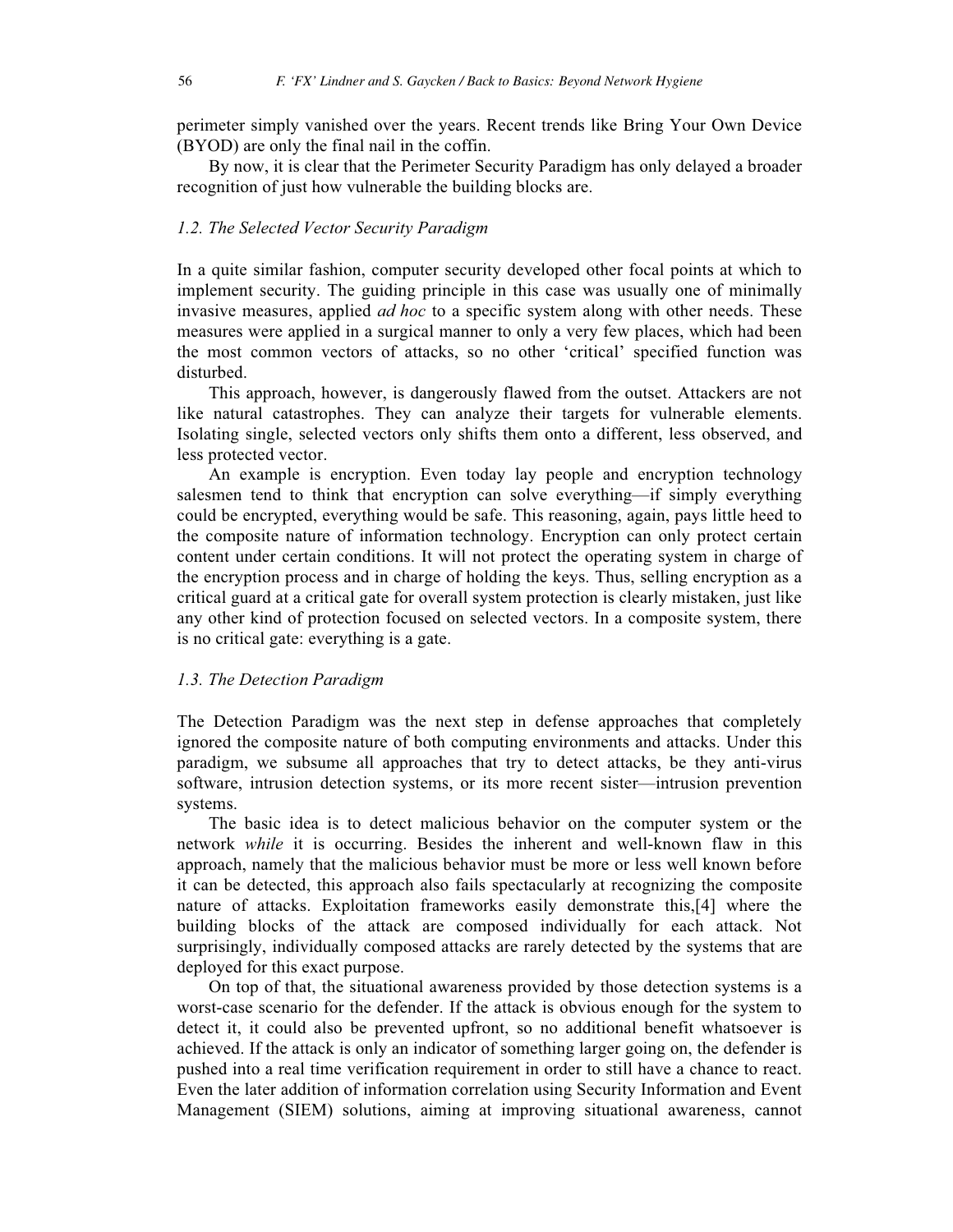change this underlying race condition that is almost always a guaranteed losing point for defense.

#### *1.4. The Vulnerability Identification Paradigm*

The last of the four paradigms is the idea of attack prevention by reducing the number of known vulnerabilities in computer systems. This approach is about as old as the Perimeter Security Paradigm, but at least it begins to acknowledge that the root cause is flaws already present in computer systems. However, this approach also falls short of taking the composite nature of these systems into account.

Due to the complete lack of legal enforcement measures to compel software vendors to produce more robust and hence more secure software, the Full Disclosure movement was developed. System administrators, software users, and security enthusiasts joined this movement, and started to publicly report identified security vulnerabilities, thereby shaming vendors into fixing them. The movement managed to achieve part of its goal, depending on the respective vendor. Most countries now have both Computer Emergency Response Teams (CERTs) that track the vulnerability information published, and openly accessible databases like the National Vulnerability Database[5] that maintain catalogues of them.



Full Disclosure, however, only works as long as the information is coming in. This was the case for a long time, since there was no other legitimate (legal) use for information about security vulnerabilities, other than the modest fame connected with having discovered them, so they were openly shared, but the global rise of nation state CNO operations has created a lucrative market for turning exactly this type of information into attacks, with prices up to \$250,000 per item.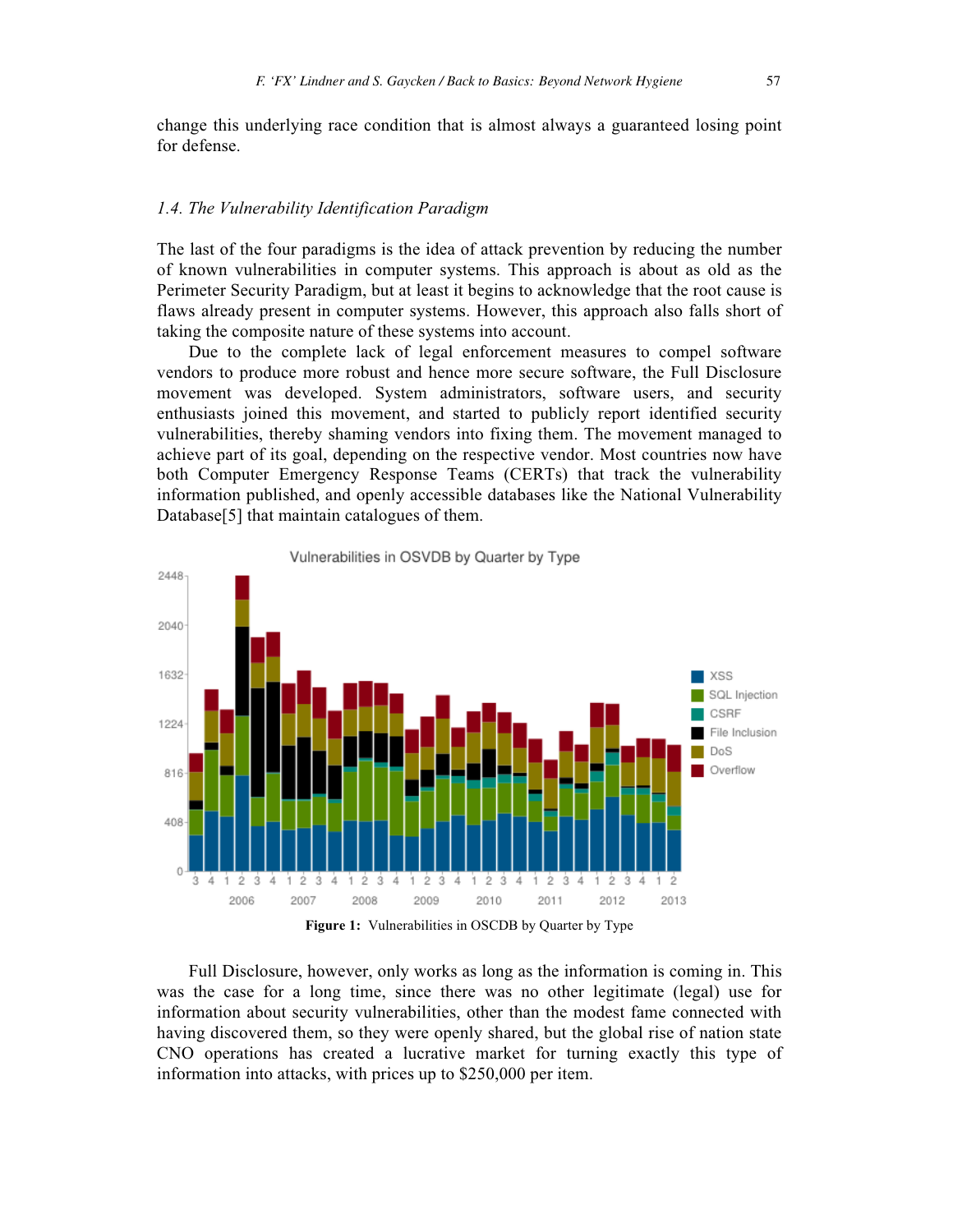While the total number of vulnerabilities reported has been relatively stable over the last decade, our recent research has shown a sharp decline in reports of the type of vulnerabilities considered useful for CNO—namely weaknesses in server software as well as in commonly used desktop client programs, like web browsers. Regrettably, even the overall number of vulnerabilities reported appears to be in moderate decline, which does not correspond to the amount of vulnerabilities actually discovered.

Full Disclosure also drives the development of security patches by the software vendors, at no profit for them. Therefore, reduced public reporting of security vulnerabilities is economically in the interest of the software vendors. Perversely, it is also in the interest of many operating entities, because if vendors do not issue any patches, no systems needs to be updated, and operating costs go down. There is an already discernible push from some software vendors to regulate security vulnerability information, because of the described economic benefits.

The Vulnerability Identification Paradigm, as well as the Detection Paradigm, however, depends completely on the availability of information. Products like vulnerability scanners that inspect computers on the network for known weaknesses are already losing efficiency due to the lack of detail in publicly accessible information. This trend will continue as incentives to keep information under wraps increase, and this defense paradigm is expected to soon lose much of its significance for network security.

Additionally, the Vulnerability Identification Paradigm's failure to address the composite nature of systems often leads to unaddressed issues such as the fact that the vulnerability stems from an interaction between components of a system, especially when these come from different sources. It is easy to see how multiple parties will try to blame everyone but themselves. Another problem is to know how and by whom a component will be used, and what assumptions a user will have.

#### **2. Leveraging Composition for Defense**

As outlined above, the composite nature of attacks as well as of the computer systems to be defended should be the focus of any long term future attempts to improve defense posture. The following recommendations offer realistic, economically feasible, and effective approaches to network security.

Although these recommendations are organized from the most general to the most particular, they should be considered as a whole. It also has to be pointed out that they refer to systems built in the future and are not meant to be retrofitted into legacy systems.

#### *2.1. The Prevention-Detection-Recovery Triangle*

Efforts in CND have historically been entirely prevention-centric. As understandable as this focus is, it just does not represent the real world. There is no perfect prevention, neither in the fifth nor in any other domain. Future developments need to take into account from the start that attacks will continue to evolve faster than defense can keep pace with, and that current as well as evolved attacks will be successful from time to time.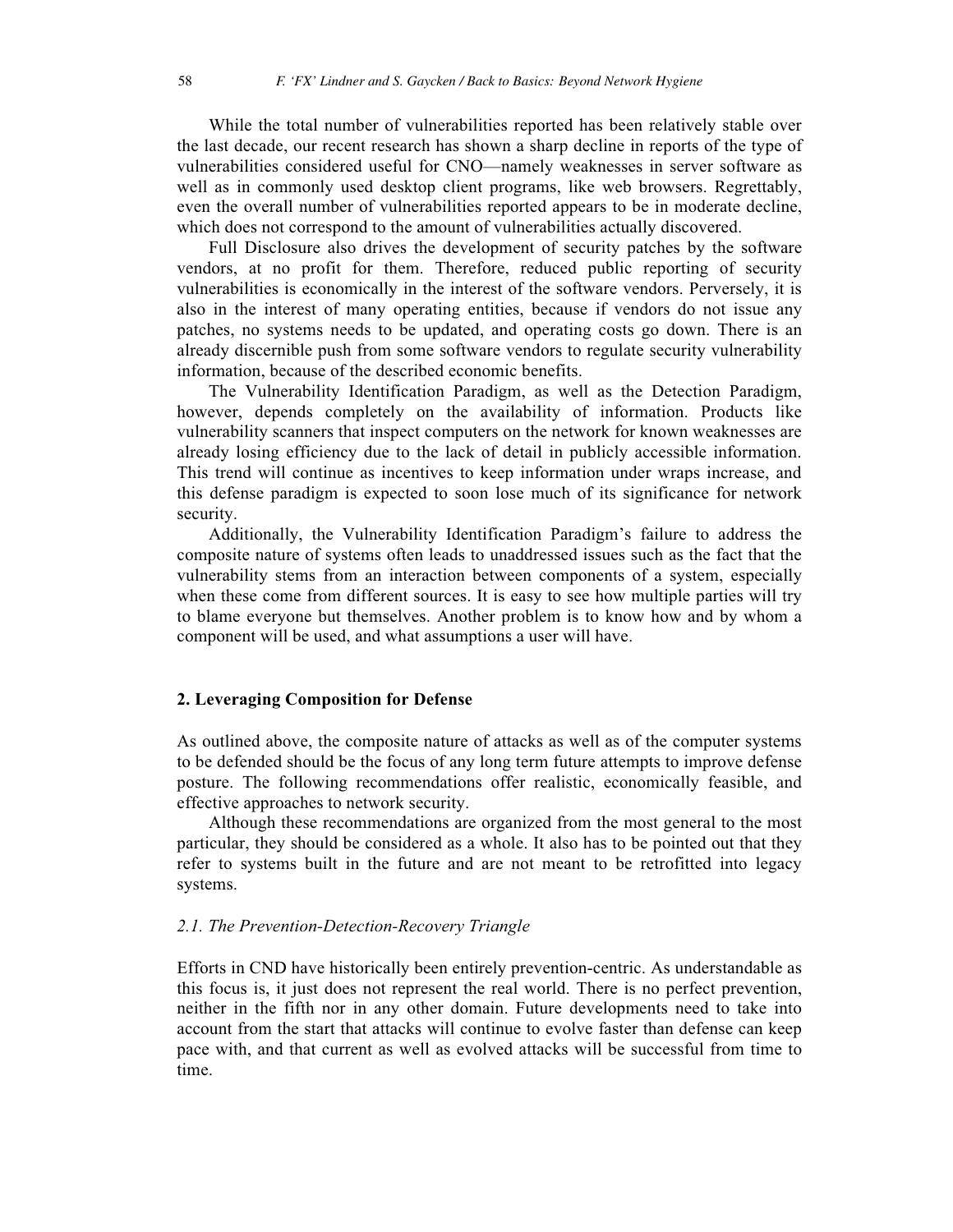

Figure 2. CND Triangle: Prevention, Detection, and Recovery.

Looking at defense in a more realistic manner should also be about detection. This detection, however, has very little in common with what was described above as the Detection Paradigm. It centers on the idea that an attacker loses his advantages the moment the attack is successful. This is also often referred to as the 'defender's home field advantage.' Instead of trying to detect attacks while they are in progress, which has proven not to be very successful, the focus should shift to detecting the intruder once the intrusion has taken place. Post exploitation activity is a relatively long process when concerning valuable targets.[6] New detection approaches should take into account that illegitimate use of computer resources—whether by an insider or an external threat that successfully elevated its privileges into a system—is when the *actual intrusions* can be best identified.

Considering that complete prevention is not possible, and that the capability to detect misuse is independent of concepts like 'inside' and 'outside' threat, leads us to a third element of CND: recovery. Compromised resources can no longer be considered trustworthy in any way. However, in contemporary wisdom, trying to remove the artifacts left by an attack can solve this issue. This practice, however, is rarely successful and only aids future intrusions, because the weakness initially used for the attack is not identified and hence not remedied. The reason for this questionable practice is that today's systems cannot be recovered to their state before an attack due to their sheer size. Reinstalling a single computer after a virus infection is easy, but the same is simply impractical for an Enterprise Resource Planning system (e.g. SAP ERP) or an Industrial Control System (ICS).

Therefore, our first recommendation is to **significantly increase the granularity of the building blocks, making the individual building block significantly smaller** than what is done today.

Interestingly enough, the biggest single building block today, commonly referred to as the Cloud, already makes use of this small building block concept on the resource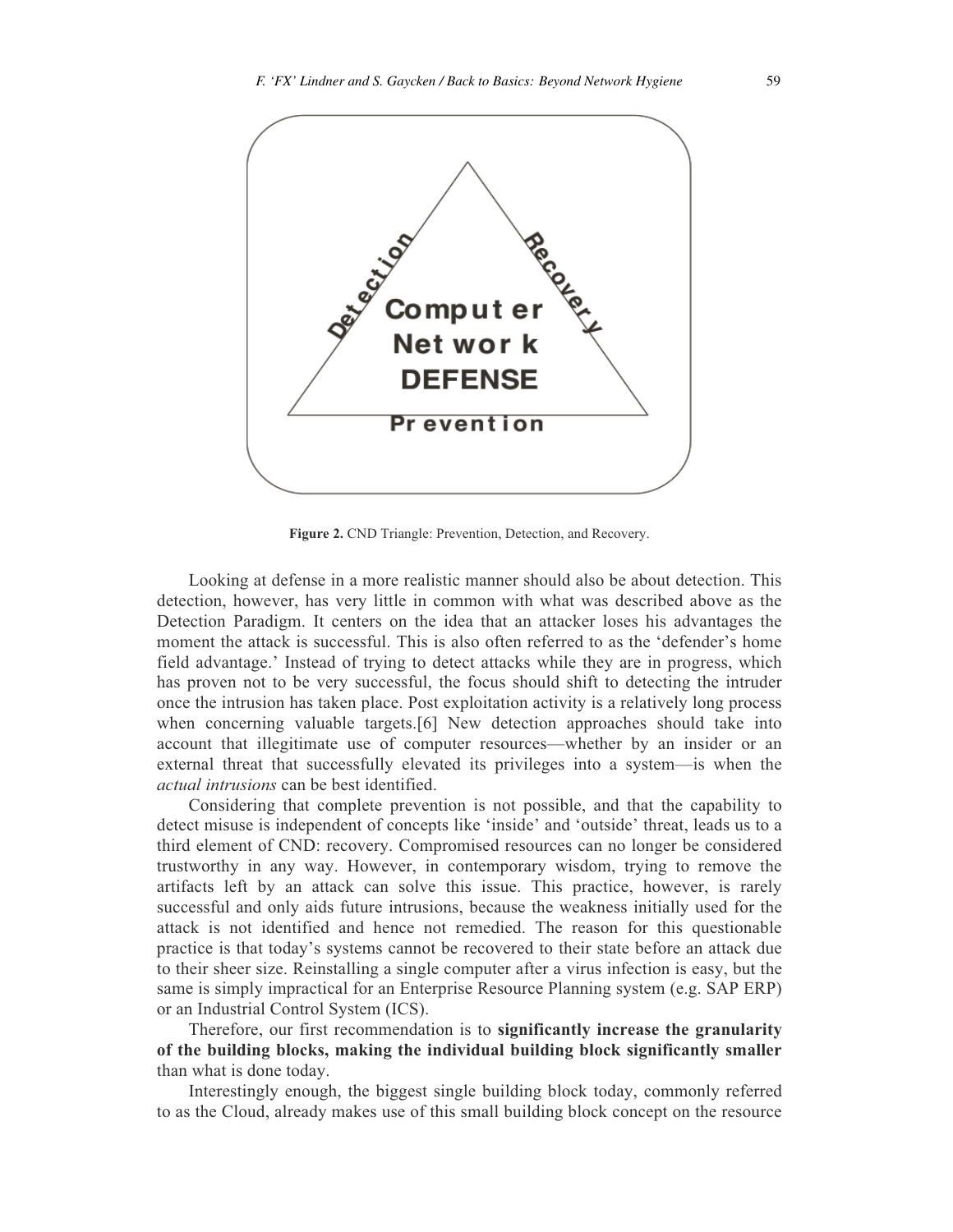layer. Individual host machines as well as virtual machines running on them are small blocks with which actual applications, databases, and distributed storage are built. Detection and especially recovery are greatly improved in the Cloud. The virtual machines can be silently inspected from the hypervisor side and be transparently removed and replaced in case of security concerns.

# *2.2. Speculative Clean Slate*

In another twist of 'back to basics', revolutionary ideas for computer security developed in the past decades should be considered. Many of these ideas would have brought IT-security from its immature and dangerous state to one with satisfactory security and higher standards, but they were never very popular. A major problem was that they were often more costly or less efficient and thus provided no incentive for heightened security, or they did not fit well into the existing legacy of technologies. Many of these ideas, in fact, proposed a 'clean slate' as a condition. Considering that, in the past, security concerns were low to nil, there was no real reason to start any reform of the existing environment despite the fact that virtually everyone knew how vulnerable it was and that the decisions taken were irresponsible. Politics could have enforced these more innovative ideas, but politicians were never tech-savvy enough to make controversial decisions against a larger market mainstream. Therefore, many of the very good ideas about IT-security remained speculative. But this is not to say that they are unrealistic. First, in times of a drastically changing cyber security environment, the top shelf ideas should be revisited. Second, many of these ideas had their own little microevolutions in the computer sciences and have often reached levels of maturity sufficient to be implemented in present-day machinery, without any, or at least without significant, loss in performance. Exploring these ideas more thoroughly should be especially interesting for cyber defense.

These are some examples of these innovative ideas that should be considered:[7]

- Harvard architectures: Basic architectures today are 'von Neumann' architectures, which do not distinguish between data and programs. A switch to 'Harvard' architectures would change this, thus making it much harder for an attacker to redirect code flow into data.
- Moving Target architectures: Architectures could be designed to move around in their configurations, thus confusing attackers and rendering it more likely that their attacks generate problems or detectable patterns, and are discovered.
- Microkernels: These operating systems function with much less code, rendering attacks on the OS-level much harder. Some of these are already at work in aviation.
- Formal specification and verification: Well-understood processes could be better specified, in a formal way, and applications and operating systems of smaller code basis could be verified. This way, processes, applications, and operating systems would be mathematically proven to be correct and without typing errors or buffer overflows and similar faults.
- Separation kernels: These operating systems have functional separations within the kernel, rendering a migration of attacks much harder.
- Information Flow Control: This technique could recognize and disrupt illegitimate data flows.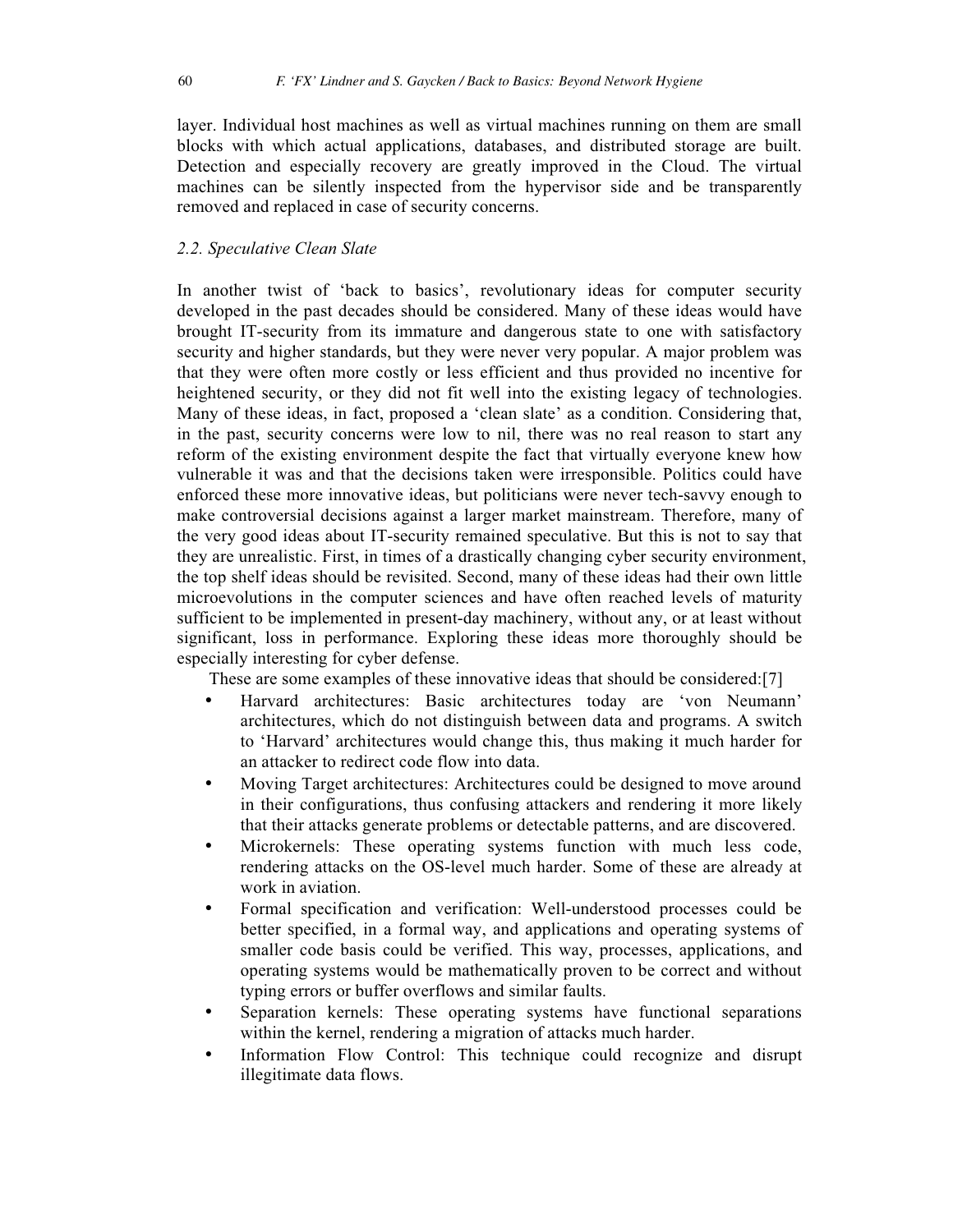• Full Stack Security: As a part of the clean slate paradigm, the composite nature of IT-systems should be addressed as well. In all critical systems with serious and resourceful attackers, securing all components is unavoidable in the long run. The whole system and the full stack must be secured. Any vulnerable layer could be used as an access vector onto some or all functions of the system.

Many of these ideas had very interesting approaches and prototypes over the past decades, and have been formulated (though never implemented) as requirements. An example is the orange book, an old standard for the evaluation of computer security which – sadly and strangely – had much tougher views on security in the 80s than today.[8] They must be revisited these days.

Militaries will also have to seriously consider changing some of their present paradigms back to older ones. High Security-IT simply does not work very well in an environment constituted by 'Network-Centric' and by 'Responsibility to Share'. This, to quote a frequent phrase of sci-fi robots (which mostly blow up right after saying it), 'does not compute.'[9] Disconnecting the networks and switching back to more swarmlike, decentralized tactics and strategies, based on carefully engineered versions of 'commander's intent,' is a clear task ahead.

This is not necessarily 'retro.' It invites a continuous use of IT and high tech, only of a different kind and in an entirely different overall structure. We should not forget that those military paradigms have been developed for a reason. The 'Network-Centric' paradigm was invented to allow coordination of a diversity of troops against highly flexible and mobile adversaries. The same could be done with swarm intelligence models, but without the vulnerabilities caused by 'network' and by 'centric' (if done properly!). The 'Responsibility to Share' paradigm was introduced to enable militaries to cope with the overwhelming amount of information available, which they automatically gather in these times of vastly more efficient (and numerous) intelligence and analysis methods. A 'many eyes' principle, having many people look at everything, seems an obvious choice to confront this problem. Yet in a digital environment with uncertain security features everywhere, 'many eyes' almost always include hostile eyes. Recent events have demonstrated as much. But again, the same functionality could be provided by a smarter use of technology. One idea would be to relocate some of the NSA's capabilities in semantic web analysis onto their own semantic web, enabling a digital process of 'many eyes' and, if done properly, disabling malicious and unauthorized users; an insecure semantic web analysis would be a grave single point of failure.

# *2.3. Protecting Interfaces Using LangSec*

The smaller the building blocks are, the more communication is required between them. This is a desirable outcome, since communication interfaces are where security can be most easily modeled, implemented, and enforced. The LangSec movement[10] is a language-theoretic approach to achieve that.

Handling the composition of computing systems is arguably the hardest task of both security theory and practice. A system composed of parts with well-understood properties typically has emergent properties that are hard to derive, validate, or even detect from the properties of the parts. These new properties often come as a nasty surprise, creating vulnerabilities that only manifest when building blocks are combined.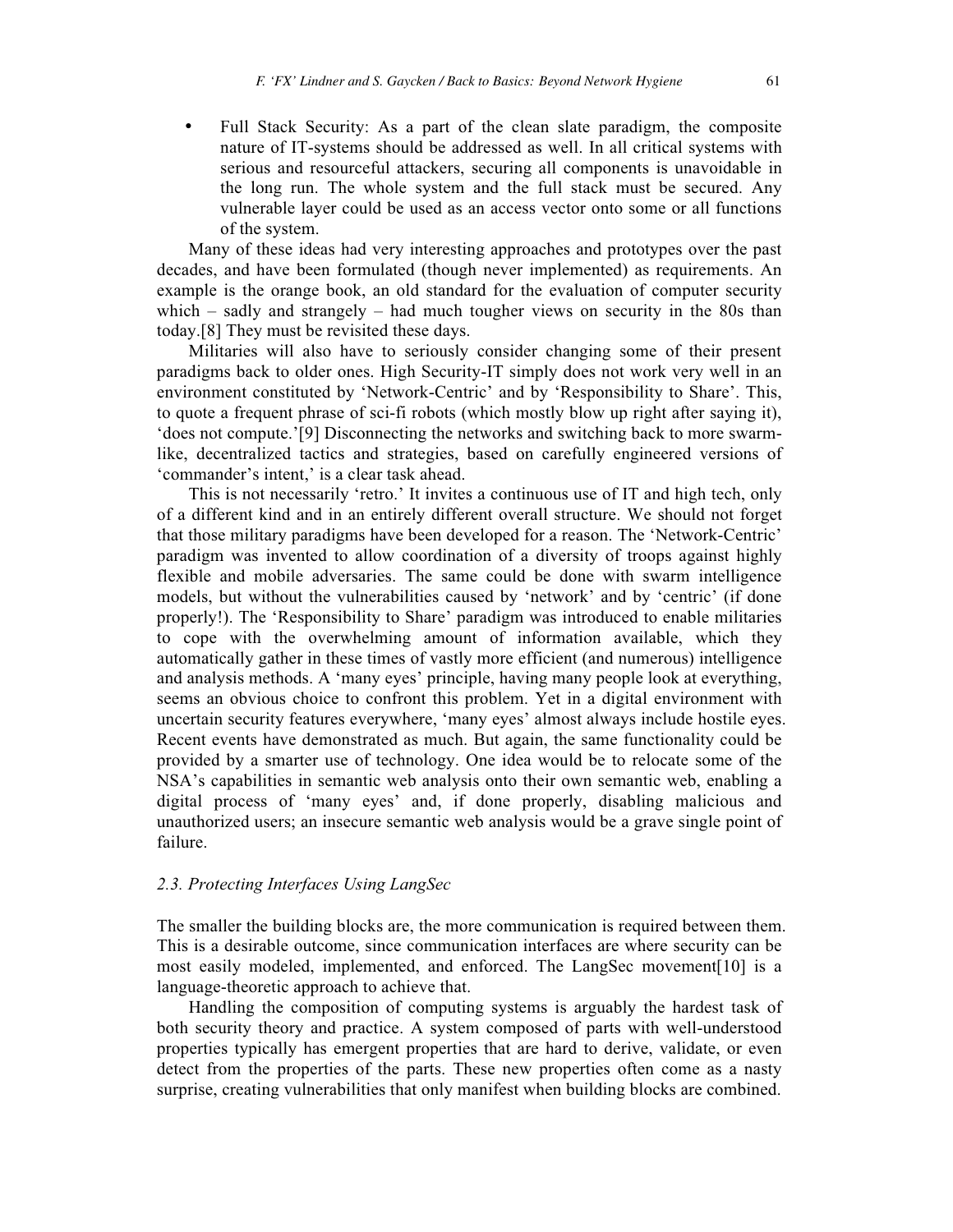The language-theoretic view of security examines system and program components as computational automata, both in isolation and when combined into larger systems. This approach has led to the discovery of serious vulnerabilities in the X.509 PKI infrastructure, remote physical layer frame injection in 802.11b and other wireless protocols, and attacker-driven computation in the binary programs. Defensively, it also points out the way to better implementing security through message validation, and the conceptual separation of code between input recognition and processing. This field explores how to employ language-theoretic principles to construct software that are robust by design and expose as little state and computational power as possible to adversaries.

The idea is to find a 'sweet spot' between formal software validation and the collective experience of both software exploiters and defenders in the field. Languagetheoretic security offers a way to design protocols and build systems that can actually be validated and avoid large classes of bugs. Various success stories in both attack and defense have shown the efficiency of this theory in direct practical application.

While the approach initially sounds theoretical and over-formalized, it is actually of very practical nature. Consider the example of a larger system development project with multiple parties. It is common for communication interfaces to suffer from different interpretations of messages sent between them. This is also where most attacks will bring their pressure to bear, since any misinterpretation can almost always be leveraged for an attack. With the LangSec approach, the parties to a communication will specify simple lists of what the content of the messages will be. Once all parties agree on these requirements, a tool will determine the minimal language complexity class[11] and an appropriate formal grammar, and then generate the program code for all sides involved. The formal grammar can later be used to independently and automatically test whether the integrated version of the program code still fully complies with the specification. Therefore, the approach produces secure and verifiable interfaces while reducing development cost and time.

Another use of LangSec is the creation of normalizers,[12] which reduce language complexity and enforce formal grammar on incoming data in order to protect legacy fragile building blocks that consume their output.

# *2.4. Decentralized and Fine Granular Trust*

Computer Network Defense is not an end in itself. The goal is to obtain and maintain control over functionality and data. However, even with perfectly verified and working systems and networks, it is still of paramount importance to handle identification of people as well as authorization of their activities. This problem space has recently experienced a sharp increase in attention due to insider threats and leaking of classified data.

Authentication and handling of cryptographic key material remains challenging. The case of the Dutch certificate authority 'DigiNotar'[13] has once again demonstrated that hierarchical approaches are too fragile and easy to attack, since the adversary immediately gains control over everything below his intrusion point in the hierarchy, and detection by the affected entities is close to impossible. However, alternative decentralized approaches like ISO 20828[14] have been specified and practical implementations of systems derived from those approaches are under active development.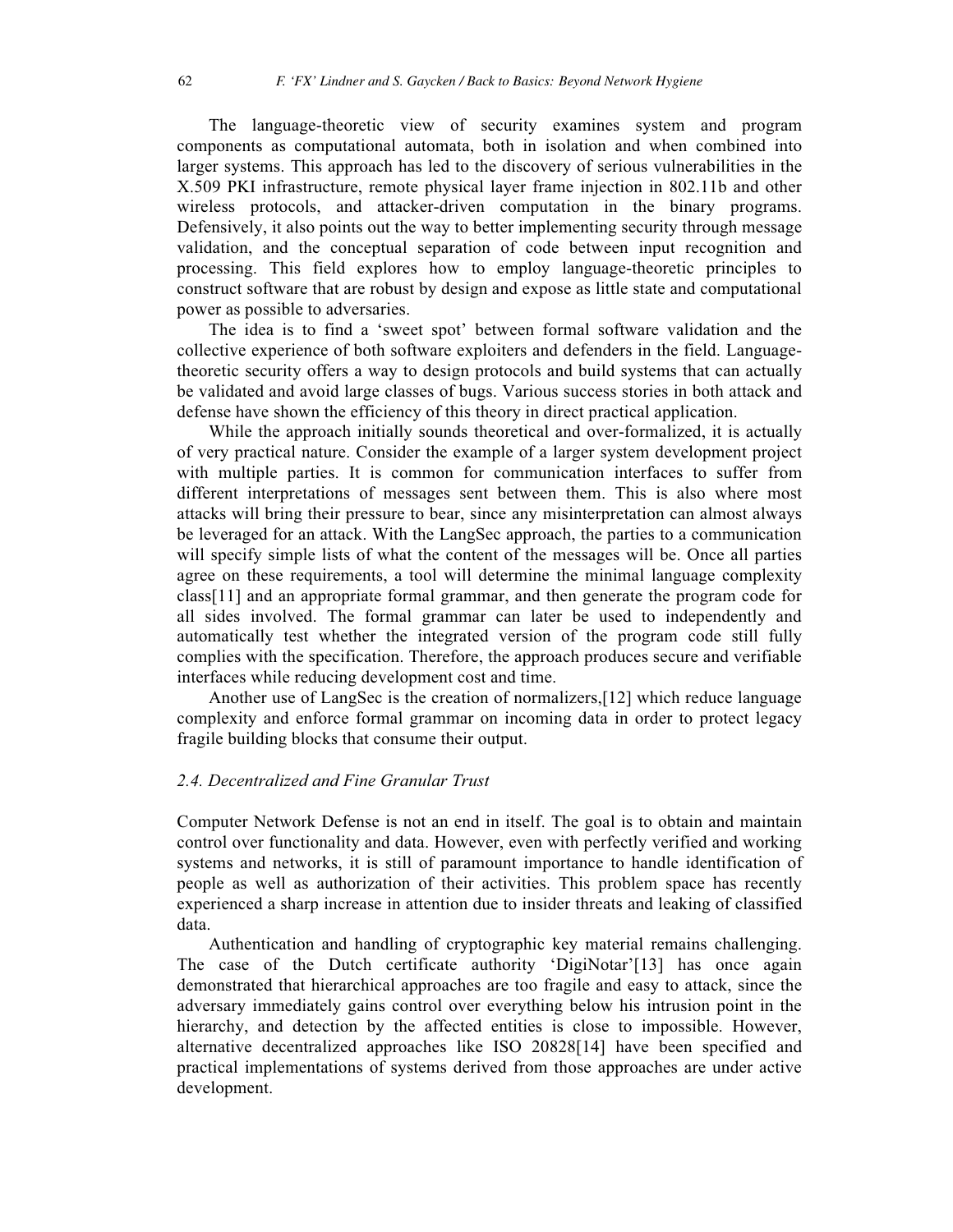Agile, decentralized, public key infrastructures (PKI) separate the authentication from the authorization problem, eliminate practical issues like certificate revocation, and provide a graceful migration path from centralized hierarchical infrastructure.

# **Recommendations and Conclusions**

The following steps should be undertaken to reduce risks to the building blocks of our network defense:

1) Persuade political decision-makers in a post-Snowden era to act to guide good policies, programs, and standards along the lines of the LangSec and dispersed PKI recommendations of this paper.

This must be the first and most important step. In recent years, militaries have shied away from taking this step, as they were aware of the multitude of political problems that it would entail for them. Politicians will ask why the military made poor decisions in favor of insecure IT, and why they did not do a proper job to protect their infrastructure. Moreover, politicians will not allocate new money, so militaries may have to solve expensive IT-security problems by getting rid of tank battalions. Neither is it very popular, given the current political and economic climate in security, so militaries tended to pretend that all was fine, while trying to change slowly and 'under the radar' with only small and careful demands for increases in their IT-security budgets. Militaries have been frequently thankful for convenient and convincing lies from the IT-security industry. But politicians need to know that their high-tech, network-centric, all-sharing military apparatus is simply not operational, as soon as their adversaries are no longer goatherds with Kalashnikovs, but a determined high-tech military with a functioning secret service.

2) Acquire and keep an appropriate workforce and R&D-capabilities able to evaluate, monitor, implement, and defend critical infrastructures using a LangSec approach and PKI.

Experience has shown that this demand is far from trivial. Militaries with a lot of moving personnel, low pay, and few incentives for a high-end professional IT-security workforce tend to fail to get the personnel they need. Bad security personnel make bad security choices and do not understand risks, demands, and options.

- 3) Identify and formulate high security IT demands, notwithstanding market pressures, legacies or conventional wisdom.
- 4) Incentivize a high security IT market through military R&D contracts and acquisition specifications.
- 5) Punish producers of inadequate products and markets with liability fines, business license suspensions, and penalties for downstream losses and by favoring high security products in acquisition cycles.
- 6) Use modernization cycles in militaries and the economy to move away from insecure solutions and onto high security IT.

In conclusion, we have argued that small building blocks and high security IT are feasible and ever more necessary paradigms for secure information societies. These concepts can secure our IT-environments to a degree far above current standards. Much of it can be composed using communication protocols automatically derived from